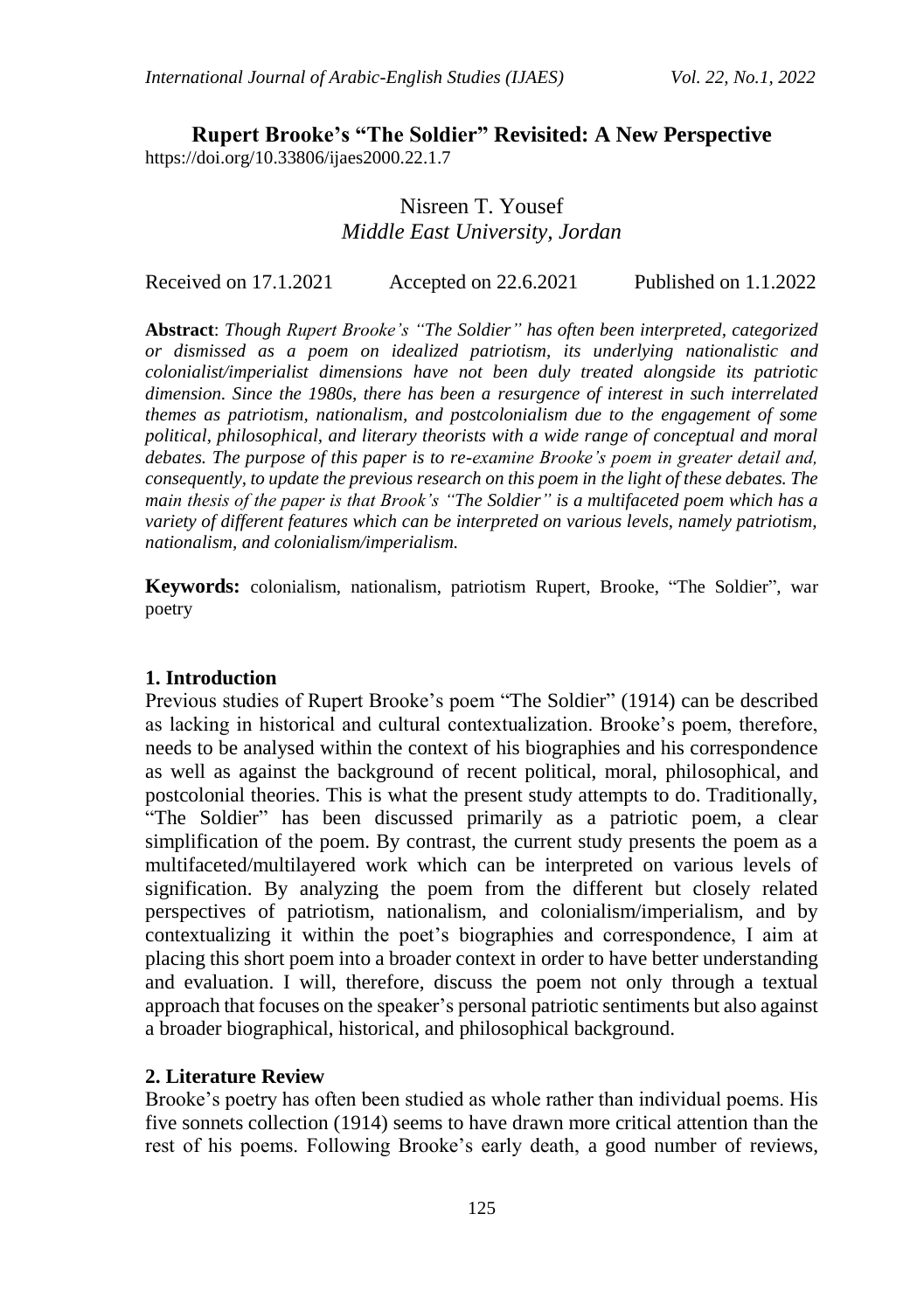biographical and critical studies appeared. Most notable among the biographies is the extensive biography by Hassall (1964), which provides a full account of Brooke's life. Equally impressive is the collection of Brooke's correspondence edited by Stringer (1948, repr. 1972) which illustrates the diversity in Brooke's interests.

One of the critical studies of Brooke's works is Kahn's thesis (1972) which focuses on a critical evaluation of Brooke's poetry, trying to make some connection between the life, the personality, and the works of the poet. Khan also outlines the various influences on Brooke and provides a well-argued critical appraisal of Brooke's works.

Silkin (1972) asserts that Brooke's sonnets, particularly "The Soldier", are war poems in the sense that they perpetuate imperialist attitudes. Silkin treats this poem as well as Brooke's other poems as historical documents that reveal many things about the circumstances of World War I. Besides reading the poem within its historical context, Silkin examines it within its inherent moral values, trying to determine the poet's attitude towards war and the effect it had on the poem.

Bloom (2003) provides biographical, critical, and bibliographical information on Brooke's best-known poems, discussing Brooke's major life events and important literary accomplishments, particularly the famous *1914* sequence of five sonnets. Bloom's book contains thematic and structural analysis of each poem together with a selection of critical excerpts derived from previously published material by leading critics. Schoenle (1997) attempts a critical survey of Brook's works and his development as a poet, including early reviews and a history of Brooke's publications. The study also provides useful biographical information and attempts a reappraisal of Brooke.

More recent studies concentrate on finding new perspectives to deal with Brooke's war poetry. In their essay, Kousar and Qasim (2015), for instance, examine expressionist elements in Brooke's war poems. The authors argue that Brooke employs different literary techniques like abstraction and interior monologue and maintain that Brooke seems to be more interested in subjective responses than in focusing on objective reality. Thus, the greatest part of the critical literature on Brooke's poem has focused on the view that this is a highly patriotic poem and an idealized and naïve reaction to war. This paper attempts to reinvestigate the theme of patriotism in the poem from a new perspective.

## **3. Discussion**

The historical record indicates that Brooke saw his only action of World War I during the defense of Antwerp, Belgium, against German invasion in early October (1914), where British troops were forced to retreat. Brooke subsequently returned to Britain awaiting redeployment. During this period (November and December 1914) he wrote his best-known poems, the group of five-war-sonnets entitled *1914* which included "The Soldier". Following Brooke's early death, which was caused by blood poisoning, *The Times* published in 1915 an obituary notice for Brooke written by Winston Churchill, who said: "The thoughts to which he [Brooke] gave expression in the very few incomparable war sonnets which he has left behind will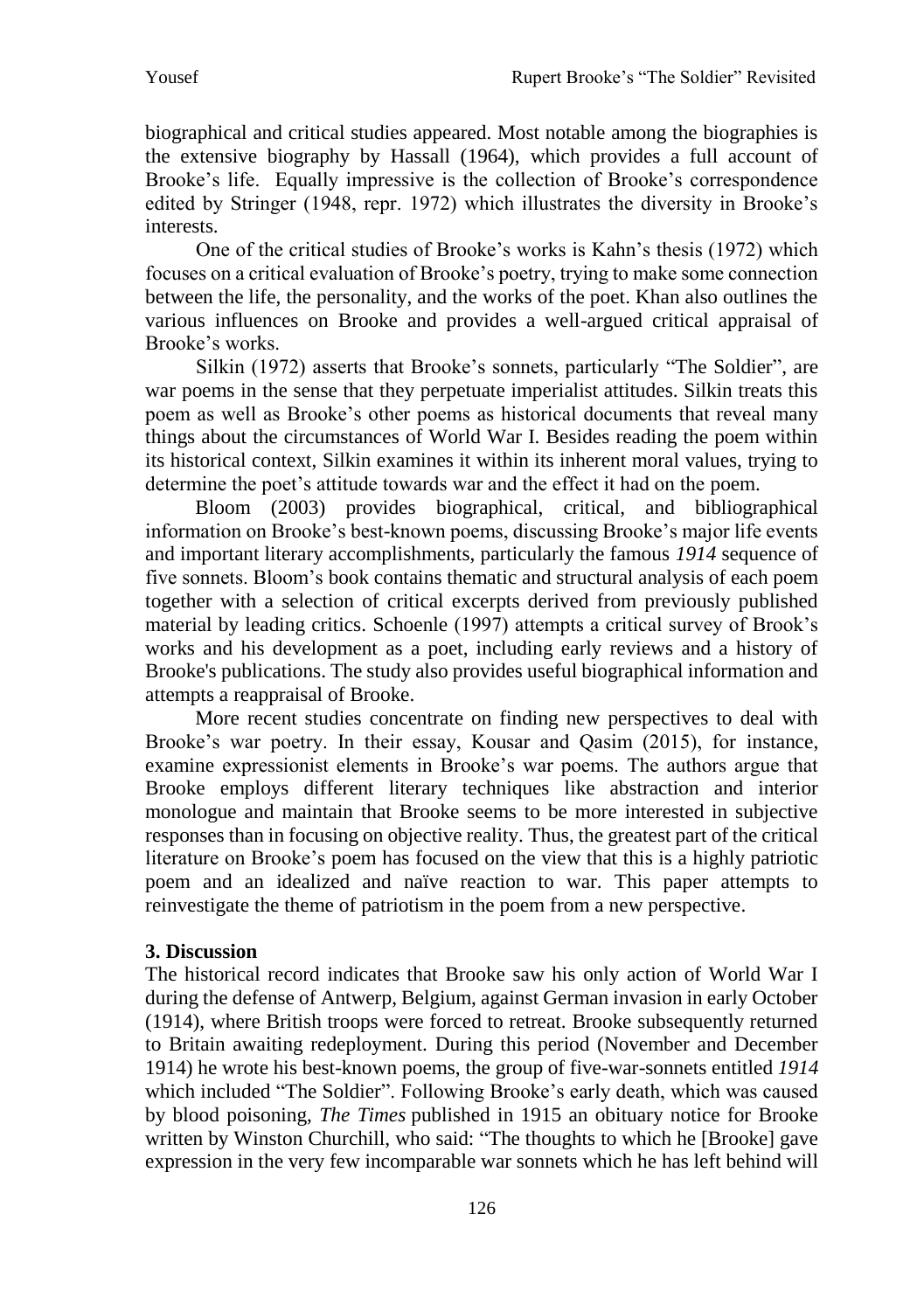be shared by many thousands of young men moving resolutely and blithely forward into this, the hardest, the cruelest, and the least-rewarded of all the wars that men have fought" (qtd. in Bloom, 2003:38). Churchill's words, combined with Dean of St. Paul's (1915) remark that "the enthusiasm of a pure and elevated patriotism had never found a nobler expression" (qtd. in Schoenle, 1997: 27) have since then set the scene for future writings on Brooke's "The Soldier" as a patriotic poem and launched Brooke's status as a national hero and martyr. Of Brooke's war poems, the best and the most famous is "The Soldier", mostly because of its high-spirited patriotism. Written at an early period of World War I, the poem reflected the hopes and beliefs of a country that had not as yet witnessed the devastating effects of the war. As Bloom (2003: 12**)** observes: "Brooke became a national hero even before his early death at the age of 27, and many during this early stage of the war believed him to represent the ideal of patriotic and noble sacrifice".

Though the poem first attracted public and critical attention because of the speaker's self-sacrifice, it gradually lost its glamour after many critics dismissed it as mere smugness as the Great War dragged on, causing the loss of a great number of lives and a lot of damage and destruction. Viewed as naïve, romantic, and idealized, the fervour of Brooke's initially acclaimed patriotic poem was soon eclipsed by the more realistic poetry that emerged out of the trench warfare written by such poets as Wilfred Owen and Siegfried Sassoon, who depicted a more realistic picture of the war. As Bloom (2003: 36) succinctly asserts: "More recent critics have complained that 'The Soldier' is riddled with sentimentality and narcissistic fantasy". Despite this, Brooke's poem continued to attract critical attention as a reflection of the English pre-war mood and the English patriotic tradition. Indeed, the whole sonnets series has continued to be criticized for its shallow, unrealistic, and sentimental patriotic expressions and for its making a dividing line between the illusionary world created by Brooke and the genuine horrors of warfare.

In my opinion, the greatly popularized critical representation of Brooke's "The Soldier" as a naive, romanticized, and idealized picture of war does not reflect a true understanding and interpretation of the poem. In a letter he wrote to his American friend, the poet Leonard Bacon, Brooke gave a complete and realistic account of his reaction to the war and of the horrors he observed following his actual participation in the British Expeditionary Force which attempted to check the German invasion of Antwerp at the start of the war. Because it illustrates Brooke's realistic picture of war, the letter is worth quoting at some length:

I marched through Antwerp, deserted, shelled, and burning one night, and saw ruined houses, dead men and horses: and railwaytrains with their lines taken up and twisted and flung down as if a child had been-playing with a toy. And the whole heaven and earth was lit up by the glare from the great lakes and rivers of burning petrol, hills and spires of flame. That was like Hell, Dantesque Hell, terrible. But there -- and later-- I saw what a true hell was….It's **a** great life, fighting, while it lasts. The eye grows clearer and the heart. But it's a bloody thing, half the youth of Europe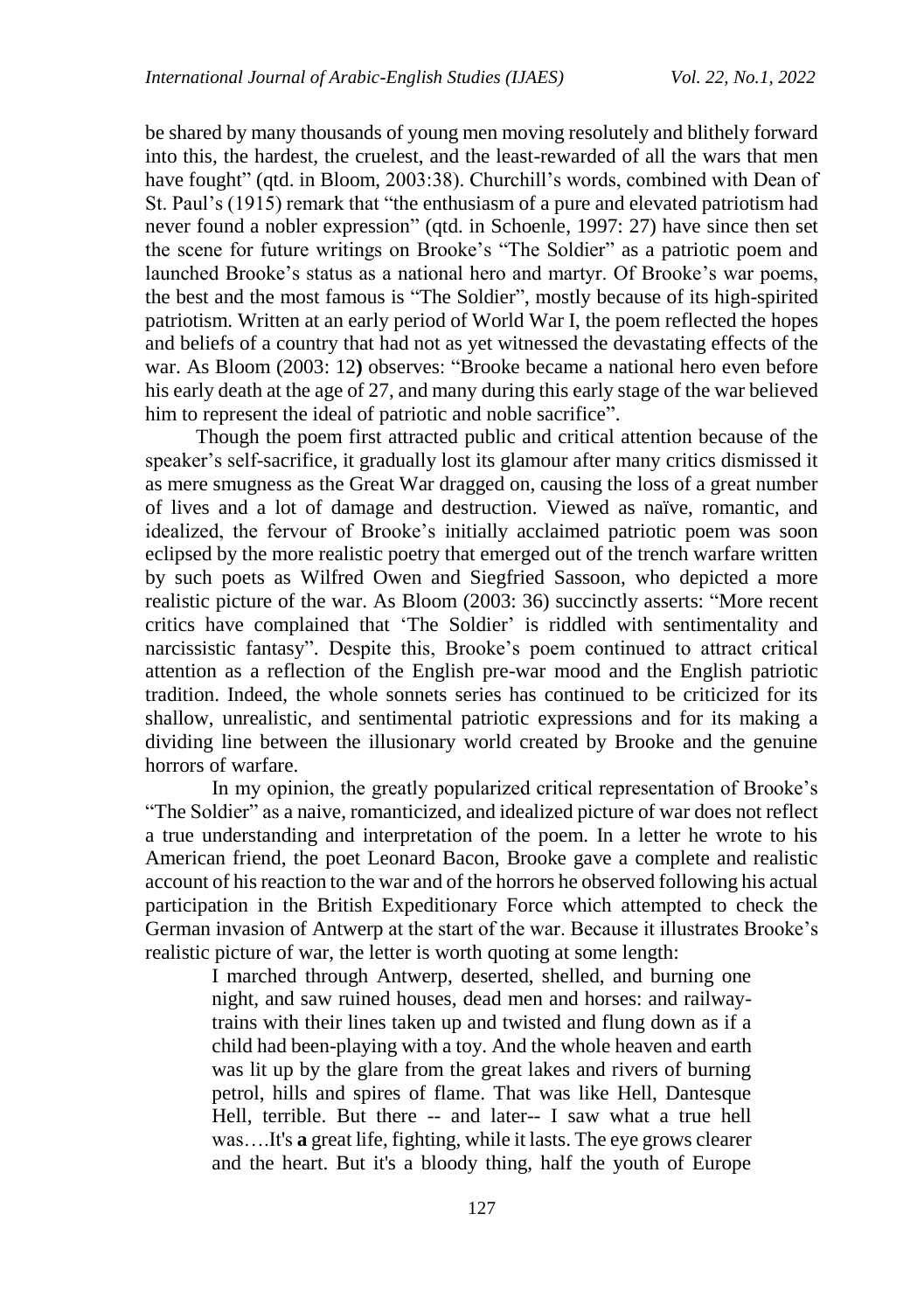blown through pain to nothingness in the incessant mechanical

slaughter of these modern battles. (qtd. in Kahn, 1972:94-95)

Brooke's realistic description of his war experience demonstrates that "The Soldier", which was composed during the two months following the Antwerp expedition as aforementioned, was based on a true war experience even though it does not try to give a realistic picture of the horrors of the war. Brooke was not simply a youthful idealist ignorant about what war really meant; he knew that war was not merely about patriotism and romantic idealism but involved fighting for English homeland and England's long-established traditions of what wars are fought for.

After his long friendly relations with the Germans, Brooke once wrote to Cathleen Nesbitt (an actress with whom Brooke was in love) a letter that showed his change of attitude towards them saying: "A central purpose of my life, the aim and end of it, now, the thing God wants of me, is to get good at beating Germans" (qtd. in Kahn, 1972: 99). Here, Brooke incorporates his personal feelings into a general statement of the thoughts of British youth and their attitude towards the Germans with whom the British were now at war. Brooke had several German friends and knew well from history that soldiers had been dying in English wars in foreign countries for centuries; nevertheless, he wanted to fight against his old friends, motivated by some strong feelings of patriotism and nationalism as well. Brooke's preparedness not to shy away from the horrors of the war, easily imagining how he might have to kill those he formerly considered his friends, underscores the enormity of the sacrifice he was willing to make for the sake of his country. When Brooke welcomed the arrival of the war, he was not expressing a young man's enthusiasm for war as much as he was reflecting the experience of a man who knew about the horrors of the war but nevertheless wanted to encourage young men to go to war as part of their national duty. Brooke's aim to recruit more young men to go to the front lines would have been counterproductive had he spoken about the real horrors of war like those he described in the aforementioned letter and several others.

To further investigate the theme of patriotism in the poem in a more comprehensive manner than what has been done until the present, it is necessary to re-examine it in light of recent theories of patriotism, which have added a lot more about the meaning and the different forms that patriotism can take. Defining patriotism, the Russian philosopher Primoratz (2015: 75) writes: "In modern usage, patriotism refers to love of and identification with the *patria* in both nonpolitical and political senses and to special concerns for one's compatriots both as people stemming from or living in one's own country and as one's fellow citizens". In an online article, White (2008), the well-known Australian novelist, also observes that patriotism "denotes positive and supportive attitudes to a 'fatherland' (Latin *patria*), by individuals and groups". White (2008: n.p.**)** adds: "Patriotism has ethical connotations: it implies that one places the welfare of the nation above that of oneself. It may also imply that one's nation is more important than other nations".

Despite the similarities between the various proposed definitions, there remains a major disagreement on a pivotal question in patriotism theory, which is: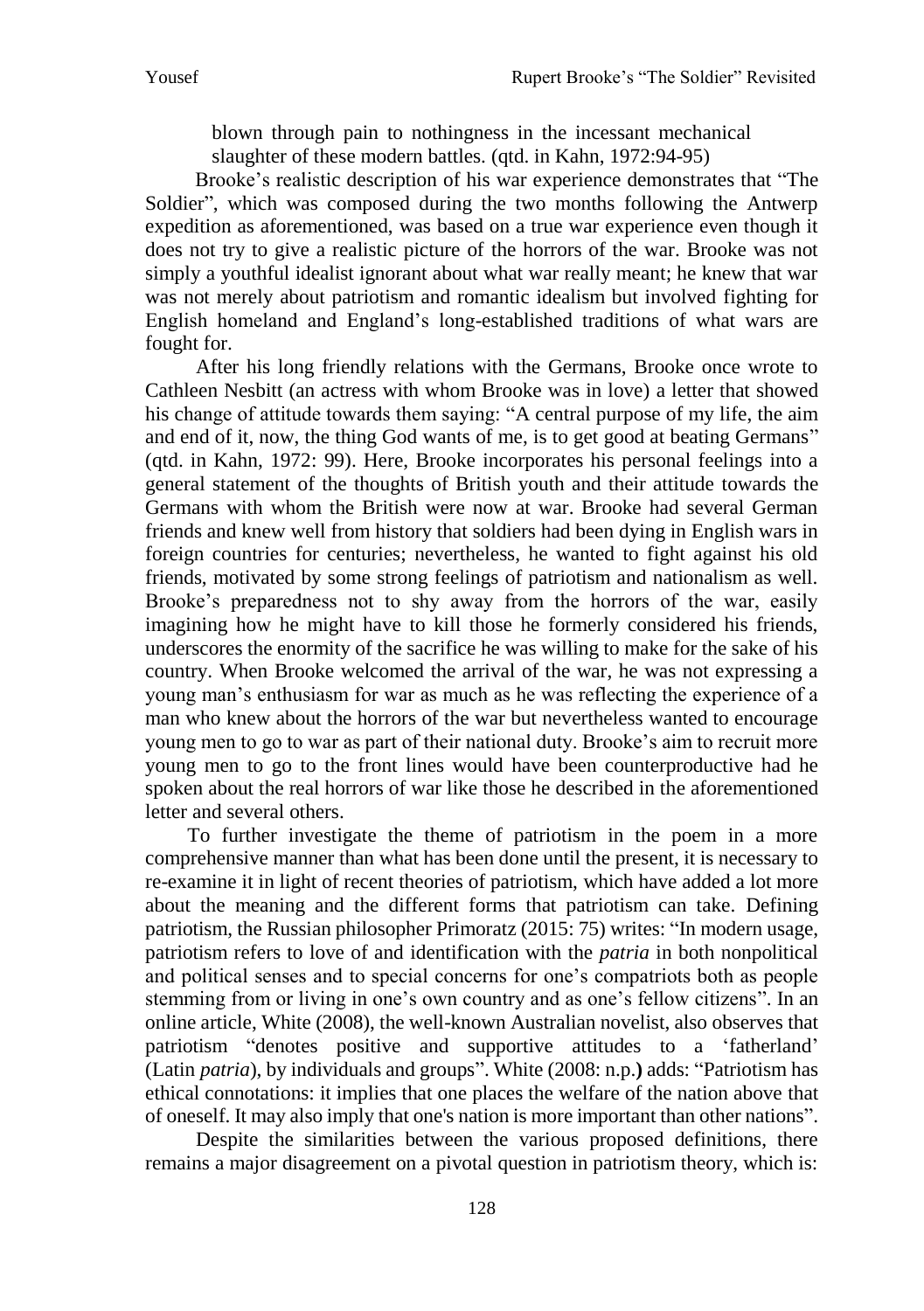Is patriotism a moral or an immoral act, a virtue or a vice? The answer to this question will be dealt with only insofar as it will impact my discussion of patriotism and its correlates, nationalism and colonialism/imperialism as central themes in "The Soldier" and eventually my analysis of the poem as a whole. Moral philosophers and thinkers from Aristotle through Immanuel Kant and up to Alasdair MacIntyre have been debating this issue without final agreement. However, for the sake of focusing the discussion, reference will be made to only a few of these philosophers' theories. Tolstoy (1987: 97), for instance, believes that patriotism is a moral error, an evil act that contravenes the basic principles of universal morality. For him, patriotism is "the root cause of war". He condemns patriotism as both "stupid and immoral". It is stupid, he writes, "because if every country were to consider itself superior to others, it is evident that all but one would be in error; and [it is] immoral because it leads all who possess it to aim at benefiting their own country or nation at the expense of every other" (1987: 98).

As seen through Tolstoy's perspective, Brooke's patriotism would be indefensible and unjustifiable. However, the kind of patriotism depicted in Brooke's poem can be considered moral and justifiable on the basis of some recent philosophical theories such as those of MacIntyre (1984) and Nathanson (1989). Unlike Tolstoy, who views patriotism as an evil act that should be eliminated, MacIntyre defends Patriotism as a kind of mandatory loyalty to a particular nation, which can be considered a virtue so long as it observes certain moral constraints. Contrary to the "account" of morality envisioned by modern liberalism which requires that moral judgement be impersonal and committed to universal principles, MacIntyre proposes another type of patriotism ("robust patriotism") which requires one to exhibit peculiar devotion to one's country and others to their own (MacIntyre, 1984:5). From MacIntyre's perspective, the proponents of patriotism as "nothing more than a perfectly proper devotion to one's own nation which must never be allowed to violate the constraints set by the impersonal moral standpoint… are not patriotic" (6). MacIntyre's point is that if liberal patriotism invariably makes loyalty subservient to universal morality which requires equal treatment in cases of vital conflicts and equal distribution in cases of scarcity of resources, then it is emasculated and unauthentic. Instead, MacIntyre suggests that patriotism be governed by the moral principles of separate, independent societies. Hence, in cases of conflict between rival communities, the moralism that prevails should be based not on the "neutral" moral constraints of universal liberalism which seeks impartiality, but on the "particular" moral principles of "genuine" and communitarian patriotism which requires that one strives to further the interests of their community even if this may entail a willingness to go to war on one's community's behalf and taking a "partisan" standpoint (6). For MacIntyre, this act is rational and moral, for any genuine form of patriotism can only be defended by reference to this community-bound morality: "Loyalty to that community… is on this view a prerequisite for morality. So patriotism and those loyalties cognate to it are not just virtues but central virtues" (11).

The type of patriotism that MacIntyre proposes requires that the patriots' primary attachment be to a particular community, that some practices of the *patria*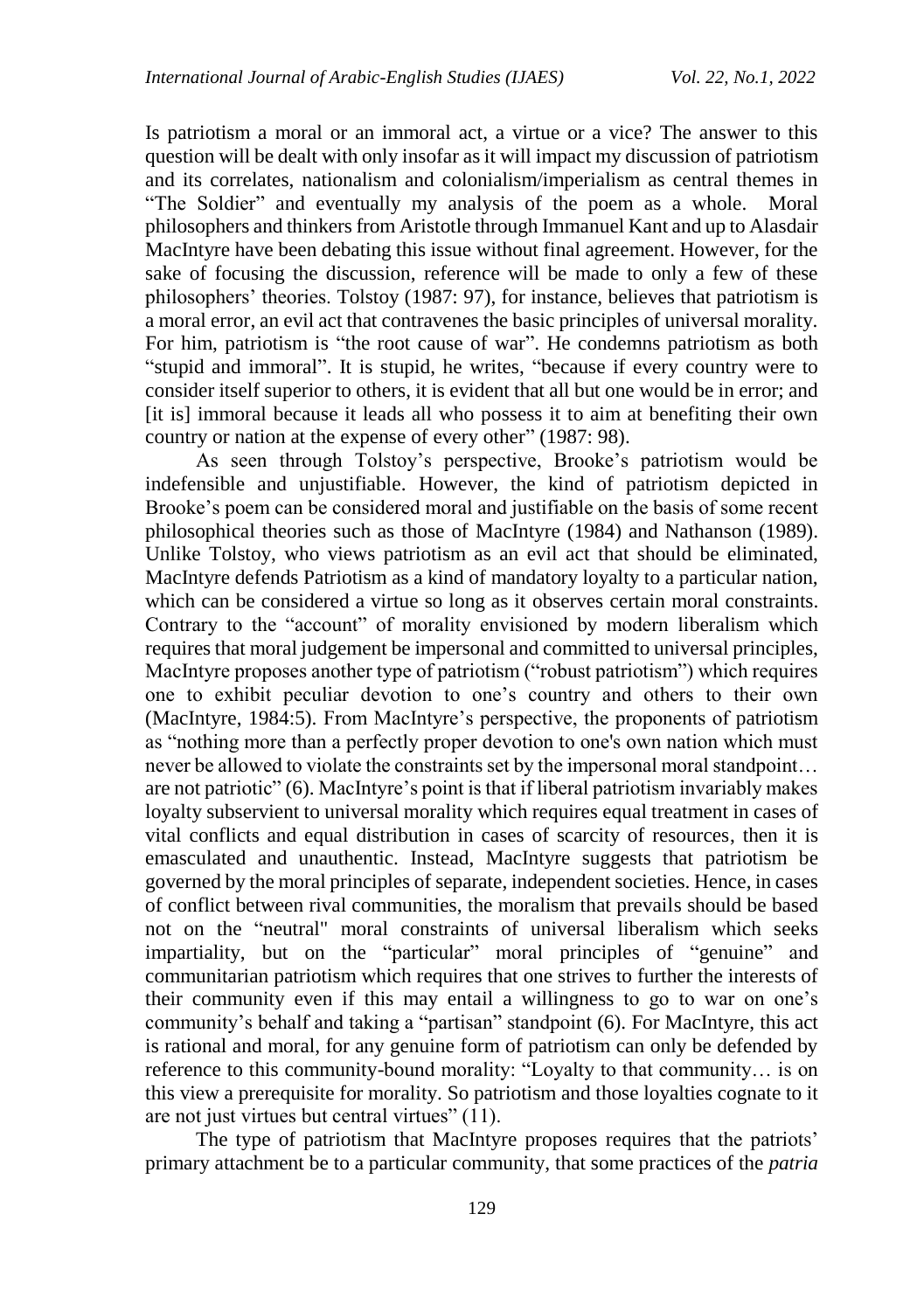must be beyond critical scrutiny, that in cases of conflict one prefers one's country to another, and that patriotism should not to be confused with a mindless loyalty to one's own particular nation (8-12). Genuine patriotism should, therefore, succumb only to those constraints. Apparently, MacIntyre's version of patriotism is devoid of all the constraints imposed by modern liberal individualism such as the view that morality is constituted by rational rules, that those rules impose constraints upon and are neutral between rival and competing interests and sets of beliefs, and that in moral evaluations all individuals count equally. For him, such a view of patriotism is "not only incompatible with treating patriotism as a virtue, but which requires that patriotism…be treated as a vice" (7-8).

Apparently in response to Tolstoy's "evil/extreme patriotism" and MacIntyre's "robust patriotism", Nathanson (1989: 535) advocated a variety of patriotism which he called "moderate patriotism", a type that does not basically imply indifference or hostility to people of other nations. Nathanson (1989:535- 536) defends a conception of patriotism that views patriotism as a virtue, but shows sympathy with those who consider patriotism a vice. Placing his theory in a middle position between Tolstoy's extreme antipatriotic arguments and Macintyre's "robust patriotism", Nathanson proposes a different type that he calls "moderate patriotism", a version that "does not possess the evil features that he [Tolstoy] thinks are a necessary part of patriotism" (536). Though Nathanson agrees with MacIntyre that patriotism involves loyalty to and a preference for the well-being of one's own country over others, he raises a big question about this view: "Can it be a virtue to feel loyalty toward one's country and to be willing to promote its wellbeing, even if that can only be done at the cost of diminishing the well-being of other countries?" (536). As a way of solving this dilemma, Nathanson tends to agree with Tolstoy that morality requires that we take seriously the interests of all people, not simply those of our own nation's citizens, but he stops short of considering patriotism a vice. Nathanson further asserts that one can have a greater love for one's county without infringing on the rights of other countries: "If patriotism involves this sort of preference and leads people to do good things on behalf of their country but always within the limits of what is morally permissible, then patriotism would have none of the dreadful implications that Tolstoy attributes to it" (538).

Nathanson's promotion of patriotism as a virtue is controlled by some essential constraints. First, he asserts that: "so long as devotion and loyalty to one's country do not lead to immoral actions, then patriotism can be quite laudable. When concern for their own country blinds people to the legitimate needs and interests of other nations, then patriotism becomes a vice" (538).The bottom line of Nathanson's argument is that so long as concern about one's country is not exclusive and is constrained by moral principles, then there is nothing wrong with it (530). Nathanson opts for a "moderate" version that strives to comply with the constraints of universal morality but only within a limited scope. In cases of conflict, moderate patriots would first try to find a just accommodation between the rival parties and would even accept making possible sacrifices if "the moral weight of the opposing side's claims is greater" (541). If no just accommodation of both sides' legitimate and vital interests can be devised, moderate patriots would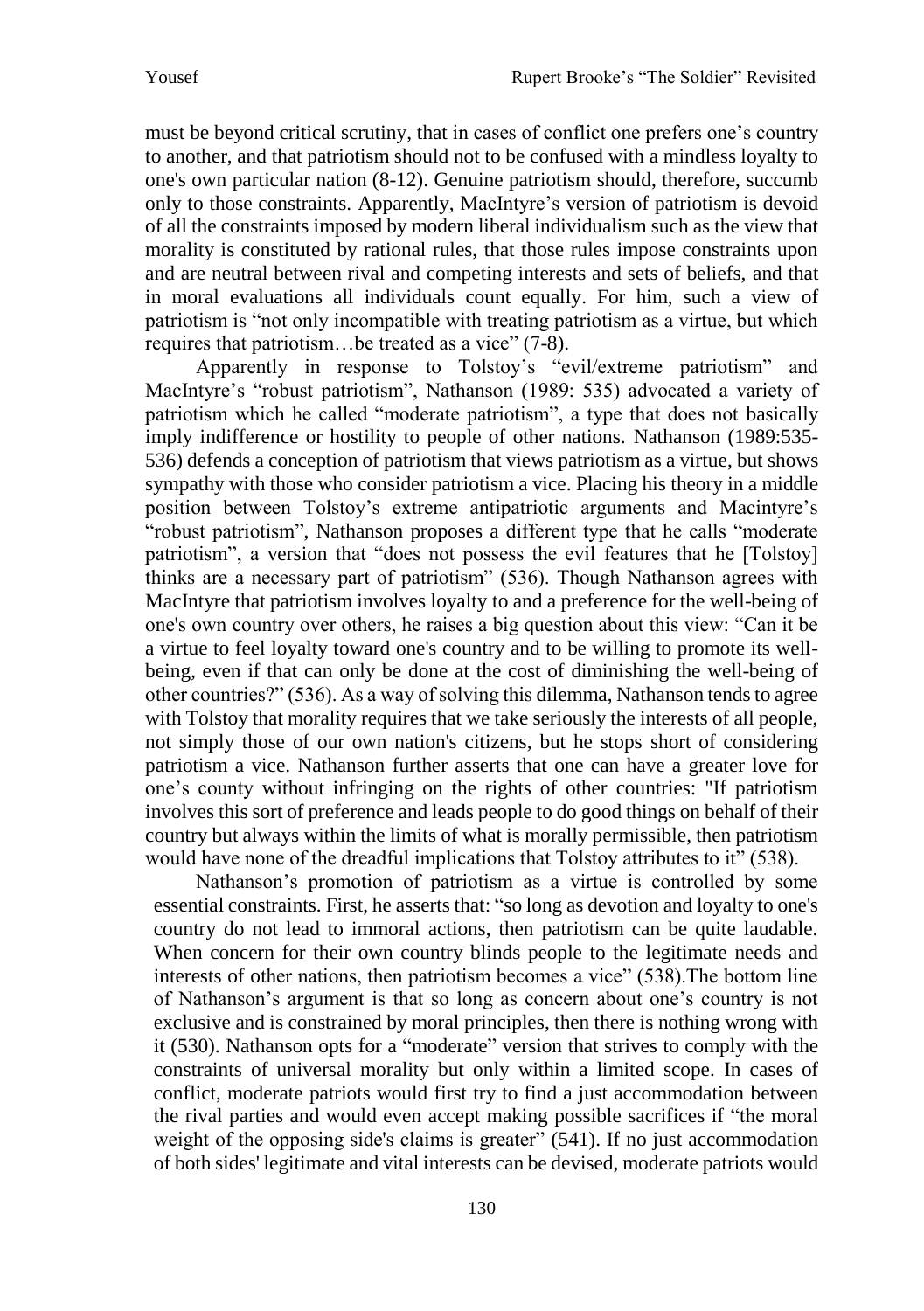not be constrained by their commitment to universal morality and will be willing to fight for their community even though it has no greater moral claim than the opposition, albeit with deep regret (541). In one sense, the difference between MacIntyre's and Nathanson's positions would amount to a difference between an action taken indifferently, without caring the least about the well-being of the opposing community and the same action taken regretfully but preceded by strenuous search for compromises and alternatives.

Written during the first year of [World War I,](https://www.encyclopedia.com/history/modern-europe/wars-and-battles/world-war-i) "The Soldier" represents many of the patriotic ideals that characterized prewar England. The patriot in the poem is loyal to his country or *patrie*. In fact, the poem evoked deep, heartfelt sentiments of patriotism to which Churchill felt all English soldiers should aspire, extolling Brooke for being "all that one would wish England's noblest sons to be in days when no sacrifice but the most precious is acceptable" (qtd. in Bloom, 2003: 37). Though Brooke is prophesizing the tragedy of his own possible death, his feeling of something higher than himself, a national cause, overwhelms any feelings of doubt or apprehension he might have. As a form of loyalty, patriotism requires a genuine willingness to sacrifice for the country. As Garner (2019: 83) remarks: "The perfect patriot goes knowingly to his death, that is to say, he accepts a degree of risk that amounts to certainty". This is exactly what the poet/speaker in this sonnet is ready to do.

Right from the beginning, the octave reveals the patriot's unquestioning devotion to and pride in his country. Brooke also portrays England as the noblest and the best country for which to die. As an essential component of the patriotic nature of this poem, the speaker depicts his country as a kind of a protective and nurturing mother that gives him his existence as well as his identity. The soldier's strong bond with England makes him feel that it is both the origin of his existence and the heaven to which his soul will return after his death:

A dust whom England bore, shaped, made aware,

Gave, once, her flowers to love, her ways to roam,

A body of England's, breathing English air,

Washed by the rivers, blest by suns of home. (Brooke, 2006:5-8)

As a patriotic poem, "The Soldier" is primarily intended to give support to England during a critical time of hostilities with other opposing countries during The Great War of 1914-1918. It shows the patriot's readiness to sacrifice his life for the sake of his country, placing its welfare above his own personal life. Indeed, such sacrifice for the fatherland constitutes the idealized model of patriotism. Although the title refers to one soldier, the text as a whole suggests that it is meant to represent all British soldiers. The poem as a whole demonstrates that the identity of the speaker is closely connected to that of his country and that the "England" of the poem is a homeland for all British soldiers and the soldier is a true representative of every Englishman. The speaker in the sonnet ultimately loses his individual identity and identifies himself with his homeland.

Speaking in the first-person pronoun, the soldier expresses a self-sacrificial, martyr-like attitude toward his death. For him, it is an honor to die for his country, and no consideration should be given to personal interests. Such an attitude poses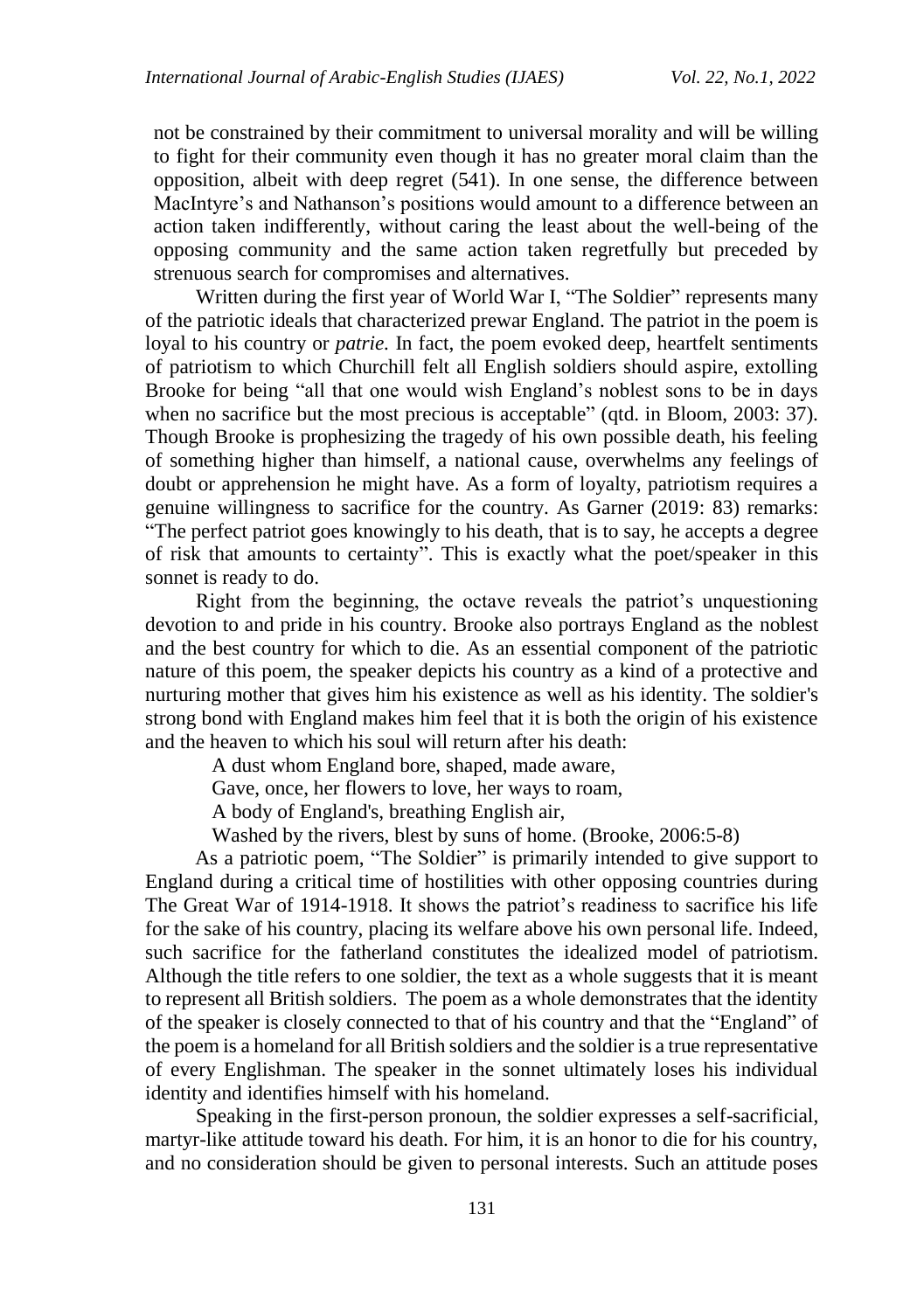an obvious case of altruism or self-abnegation which can be considered a good example of "robust" patriotism. From MacIntyre's perspective, patriotism involves a special kind of loyalty towards one's own nation due to its particular features, merits and achievements. Such view is embodied in Brooke's poem where the speaker shows fidelity to his country expressed through maternal or parental terms. MacIntyre (1984: 8) further argues that patriotism cannot be justified as a virtue on the grounds of the liberal concept of morality that has dominated Western thought over the last centuries. He emphatically rejects the liberal concept of morality in its general perspective of envisioning a universal and free moral impartiality and instead appeals to Aristotle's view of morality in its "particular" allegiance to a specific community in which one is raised and learns one's morals. As well known, Aristotle's conception of friendship, particularly virtue friendship, is based on mutual concern of each person for the other for his own sake rather than external factors.

In a modern sense, this concept can be extended to include someone's patriotic affection for his or her country. The implication is that patriotism emerges as a virtue when exhibited by a virtuous person towards a country or community that is also morally good. Thus, loyalty to that community, to the hierarchy of particular kinship, particular local community and particular natural community, is on this view [Aristotle's view of morality] a prerequisite for true morality. As MacIntyre observes: "Patriotism and those loyalties cognate to it are not just virtues but central virtues" (1984:10). Accordingly, the moral principles enacted in Brooke's poem are justifiable on the basis of their particularity rather than their universality or generality. The soldier's principles of loyalty are particular because they arise out of a specific community's (the patriot's homeland) unique historical experiences and are not constrained by impartial universality. However, MacIntyre maintains that such type of patriotism is not extreme, because it will be controlled by the constraints of morality and nationality. He argues: "The rules of morality are justifiable if and only if they are productive of and partially constitutive of a form of shared social life whose goods are directly enjoyed by those inhabiting the particular communities whose social life is of that kind" (1984: 11).

Further instances of this type of patriotism can be seen in the poem's introduction of various abstract concepts such as love, motherhood, sacrifice, selflessness, loyalty, glory, and eternity, which are often exaggerated to create a feeling that a soldier's death in the war would reduce the negative impact of war and death. Throughout the poem, Brooke tries to bring consolation and comfort for those who are far away, waiting in patience, from the front lines, waiting in patience. He also personifies and glorifies England, using the word "England" or "English" six times in total, apparently to create an impression of the great and invaluable things that England has done for the soldier, and to establish a great sense of patriotic intensity and a tremendous significance for the patriot's death.

Asking the reader to speculate on life after death, the soldier is thinking about the soul rather than the body, leading the reader to speculate on the soldier's soul after his death, when "all evil" or sin has been washed away and the soul has become part of God: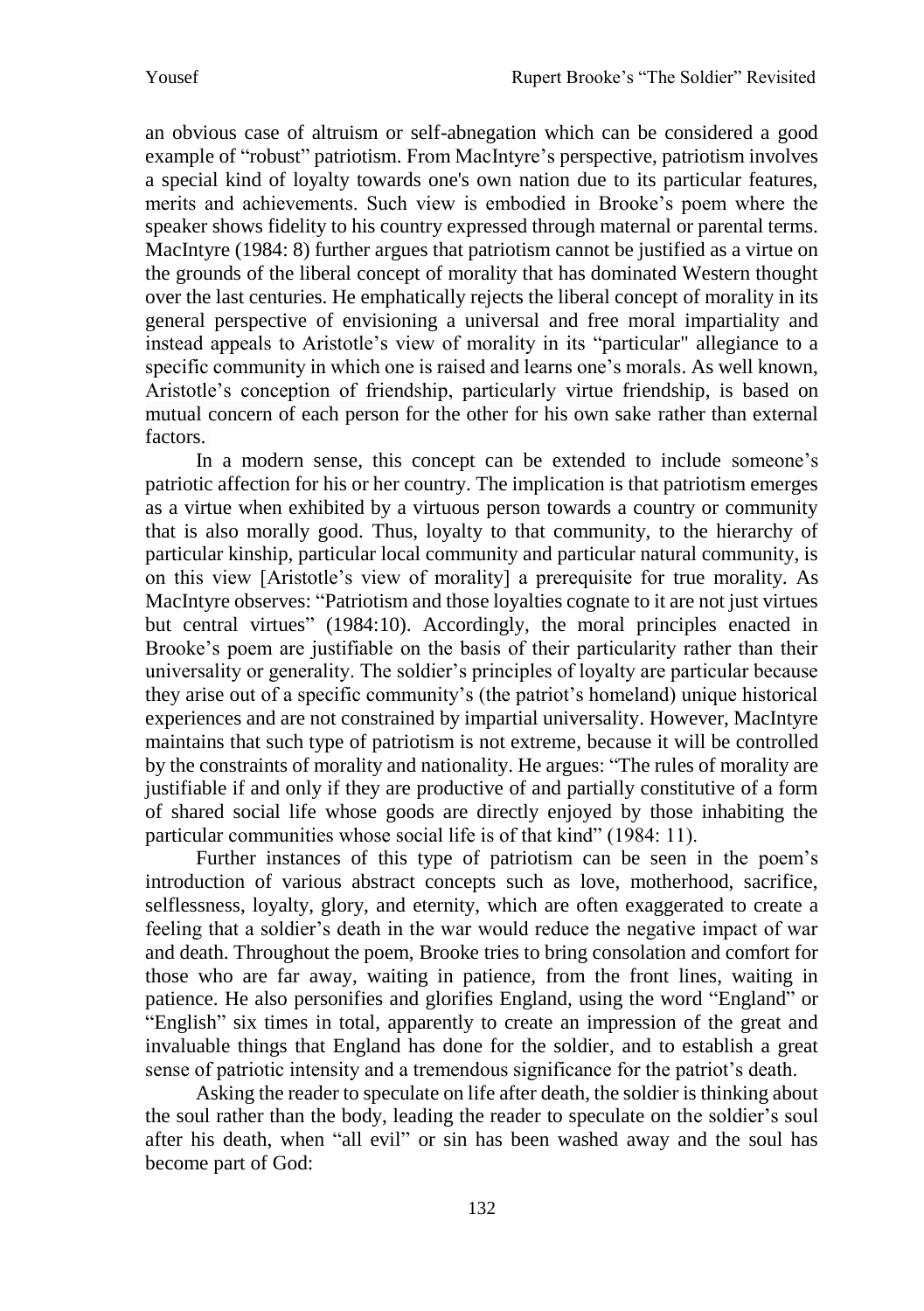And think, this heart, all evil shed away, A pulse in the eternal mind, no less Gives somewhere back the thoughts by England given; Her sights and sounds; dreams happy as her day; And laughter, learnt of friends; and gentleness, In hearts at peace, under an English heaven. (Brooke 2006: 9-14)

In the above excerpt, Brooke maintains that the patriot or martyr can transcend death by returning to life after his sacrificial death. Bloom (2003:36), in this connection, rightly maintains: "By identifying his own body and the soil of England in an almost mystical fashion, Brooke ensures that both he and England will transcend death and national boundaries by achieving immortality in the hearts and minds of English people everywhere". Combined together, these images provide a kind of psychological satisfaction to the young recruits for risking their lives at the battle front.

The above-mentioned instances of "robust" patriotism can be defensible and justifiable as long as they are in the interest of a country fighting a just war against an aggressor or a hostile power, i.e., a defensive rather than an aggressive war. Undoubtedly, Brooke's sonnet expresses a genuine love for one's homeland, and so its patriotism can be considered a necessity and a virtue in view of the circumstances under which it was written and the need of the country for public support to enable it to pursue its policies of self-defence. Such type of patriotism is actually in compliance with the contemporary theories of moral philosophy as already explained. Anyhow, the sonnet portrays the image of a happy warrior endowed with a belief in the morality of war, an image that was perpetuated by the Anglican priest Dean Inge's sermon in which he described "The Soldier" as "[t]he enthusiasm of a pure and elevated patriotism, free from hate, bitterness, and fear [that] had never found a nobler expression" (qtd. in Schoenle, 1997: 27). The same idea was later reiterated by Brooke's biographer Hassall (1946), who showed that Brooke had "found a moral purpose in war" (qtd. in Schoenle, 1997: 33).

However, the poem is not all about patriotism; it is also about nationalism, in the sense that it contains some instances of extreme patriotism that bring it closer to nationalism in its general outlook. Though patriotism and nationalism are similar and are sometimes used interchangeably, most theorists prefer to treat them as close though different concepts. Various attempts have been made to distinguish between the two concepts. In this context Orwell said:

Nationalism is not to be confused with patriotism. …By 'patriotism' I mean devotion to a particular place and a particular way of life, which one believes to be the best in the world but has no wish to force on other people. Patriotism is of its nature defensive, both militarily and culturally. Nationalism, on the other hand, is inseparable from the desire for power. The abiding purpose of every nationalist is to secure more power and more prestige, not for himself but for the nation or other unit in which he has chosen to sink his own individuality. (Orwell, 1968: 361)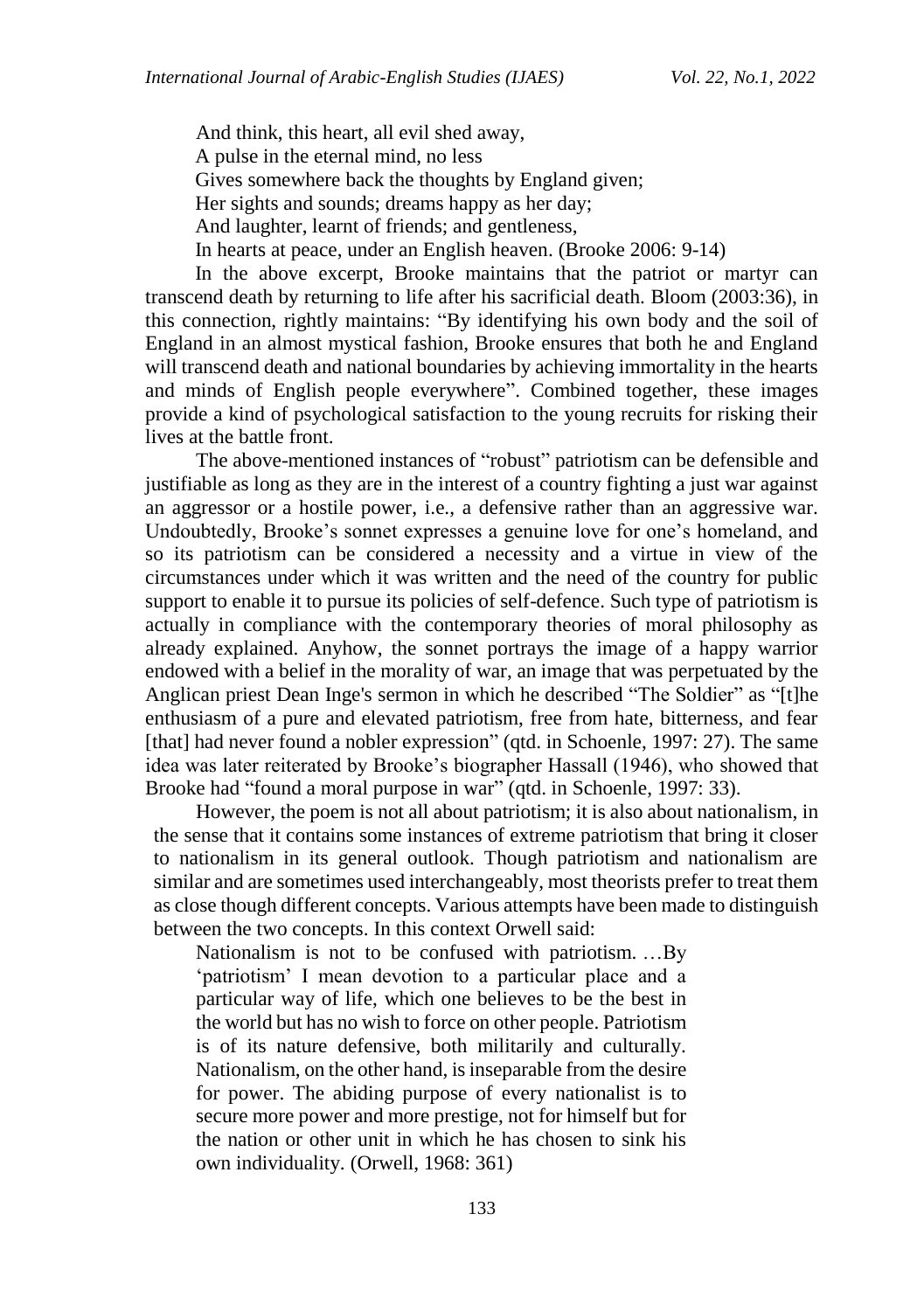Orwell's view of the distinction between the two concepts is very close to the approach of some modern theorists who view patriotism as moderate, in contrast to nationalism, which can be extreme or, more simply, a matter of "us versus them" mentality. Primoratz (2015:75-76) aptly maintains: "As patriotism means love for or devotion to one's country without ill thoughts about others, nationalism is loyalty and devotion to a nation while thinking ill of others and acting badly towards them". Kedourie (1970: 73-74) explains that patriotism is akin to pride, a natural sentiment in the sense that it arises among people of the same country while nationalism as a recent arrival is a complete political doctrine that originated in Western Europe during the turbulent early nineteenth century, triggered by colonial occupation. Like patriotism, nationalism is also a form of loyalty but in a more aggressive manner. For Kohn (1946), nationalism is "a state of mind, permeating the large majority of a people and claiming to permeate all its members. … The supreme loyalty of man is therefore due to his nationality, as his own life is supposedly rooted in and made possible by its welfare" (Kohn, 1946:16). In the final analysis, nationalism is fundamentally a collective and public phenomenon, while patriotism can be exhibited by a single person.

Taking such arguments into consideration one can argue, as an ideology that stresses allegiance to one's nation as a major political virtue, the term nationalism is essentially political. Fellow nationals are bound to one another by mutual feelings of loyalty and obligations. Nationalism conceives of the nation as a kind of union in which members owe each other mutual assistance, care, and loyalty. Moreover, it upholds that the individual's loyalty and devotion to his/her [nation](https://www.britannica.com/topic/nation-state) is over and above the interests of any individual or group. Nationalism also inherently implies that wishing good for one's country is also wishing evil for another country. Additionally, it may imply a feeling of superiority over others and hostility towards other nations. As Anderson (1991: 6-7) puts it: "The nation is always conceived as a deep, horizontal comradeship. Ultimately it is this fraternity that makes it possible, over the past two centuries, for so many millions of people, not so much to kill, as willingly to die for such limited imaginings". Anderson (1991: 7) again adds: "Nationalism is an idea so influential that people will die for their nations". Thus, nationalism can ultimately lead to interventionism, hostility, and war. Unlike patriotism, which is good and positive and mainly neutral, nationalism can lead the nationalist to become disrespectful of other nations and prideful of their own nation or country at the expense of others.

Further to my discussion above, I maintain that the bottom line in this matter is that one cannot continue talking about patriotism without evoking the concept of nationalism. When patriotism is deemed indefensible and aggressive, it means we are moving from patriotism to nationalism. While both patriotism and nationalism are the feelings of love people have for their country or nation, the values upon which those feelings are based are quite different. While patriots do not automatically denigrate other countries, nationalists do and sometimes call for their country's dominance. Though the effects of nationalism can be generally positive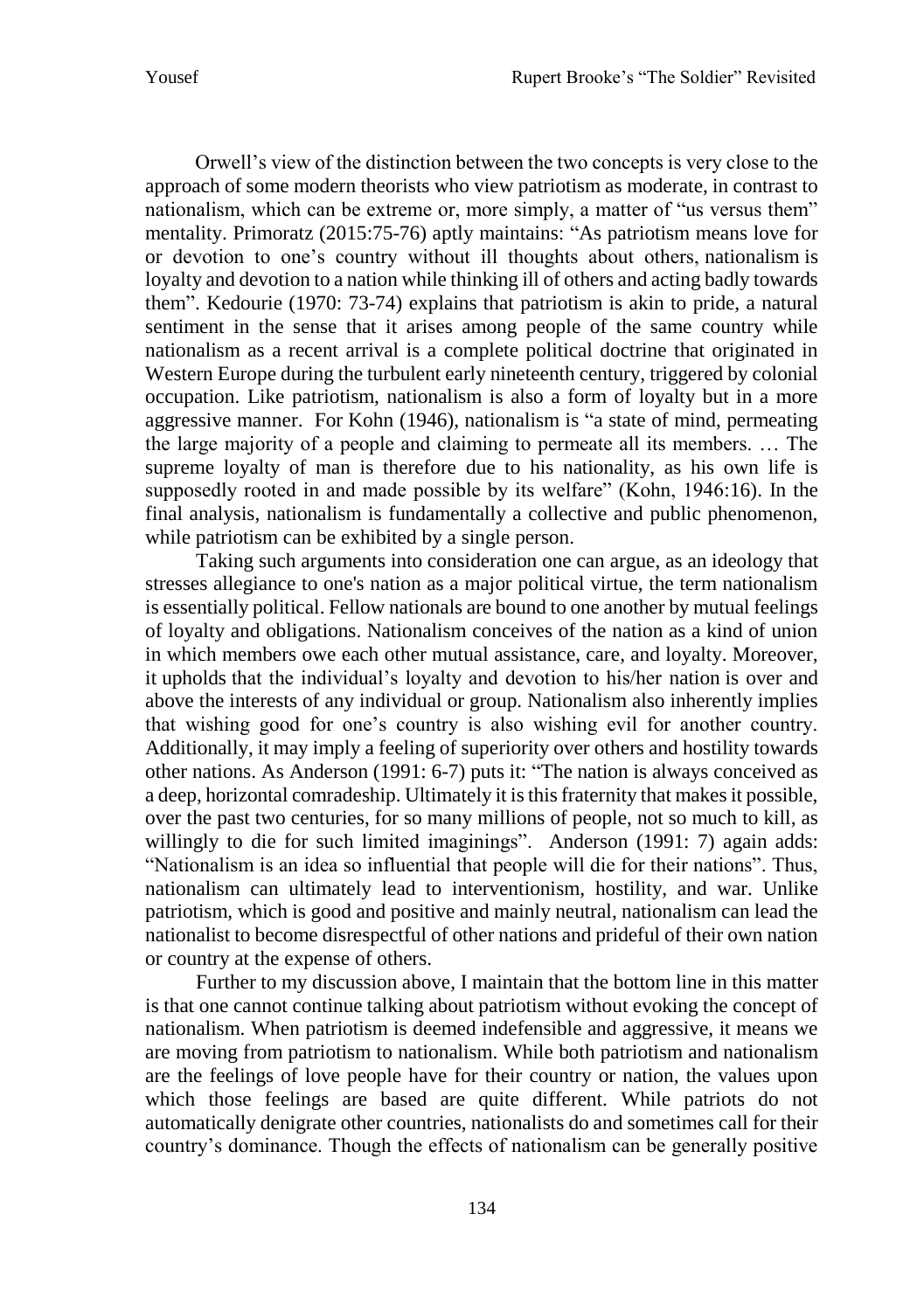and productive, they may, as well, be harmful. Whereas patriotism is often used for positive sentiments, attitudes, and actions, nationalism, by contrast, generally has negative connotations. It includes a more extreme and exclusionary love of one's country at the expense of other counties or nations, often on ethnic and racial grounds. All these views about patriotism and nationalism will have a direct bearing on our discussion of Brooke's poem, as shown below.

Understood in the manner outlined above that feelings of nationalism can be felt in the text as well as the subtext of Brooke's sonnet. Apart from his love for his country, the speaker expresses feelings that show a strong belief that his home country is superior to all others. For example, "There shall be/In that rich earth a richer dust concealed" (Brooke, 2006: 3-4) contains an obvious exaggeration or hyperbole to evoke strong feelings and impressions. It is only for an extreme patriot, i.e., a nationalist, that the "dust" of the soldier's body is richer than the earth surrounding it because it was a part of his country. Even more, such statement provides an example of a jingoistic patriotism, a form of aggressive and proactive attitude that does not give importance to justice or rationality and views everything entirely from the perspective of an exaggerated patriotism. In this way, the speaker gives England an exaggerated favourable treatment, and unjustifiably considers it to be more important than other countries. Kousar and Qasim (2015: 492) assert that "Jingoistic color [sic] is dominant in Rupert Brooke's poetry. Patriotic feelings often come up and dominate the other subjects". Salmon (2009: 35) maintains that "a Jingoist does not give importance to justice or rationality and does everything entirely under the spirit of exaggerated and misapplied patriotism". Occasionally appearing as a jingoist, the speaker in the sonnet calls for a variant of patriotism that does not exhibit full respect for people beyond English borders. For instance, the line "there is some corner of a foreign field that is forever England" provides a good example of emotional appeal that reflects an idealized and self-centered patriotism. These feelings are also combined with connotations of disapproval of other countries and a somewhat exclusionist ideology that considers other countries as rivals that should be excluded as "foreign", or even dominated.

Taken as a whole, Brooke's sonnet reflects the interior monologue of a recently deceased soldier who reveals his fervent patriotism by declaring that his sacrifice for his homeland amounts to the eternal ownership of England of the small portion of land where his body is buried and from which English values will be dissipated all around. The crucial point here is the implicit idea of spreading English culture and values through the potential use of force against other countries. Obviously, such notions cannot be justifiable or defensible on the grounds of moderate or even robust patriotic considerations but can sound different and even tolerable when seen against a background of nationalism rather than patriotism. It is only under the banner of extreme/evil patriotism that such notions can occur. The fact is that genuine patriotism as such does not involve incursion against other countries; it is only when extreme patriotism develops into nationalism that such acts can happen, even though these notions can hardly be rendered tolerable under the discourse of nationalism, as will be explained below.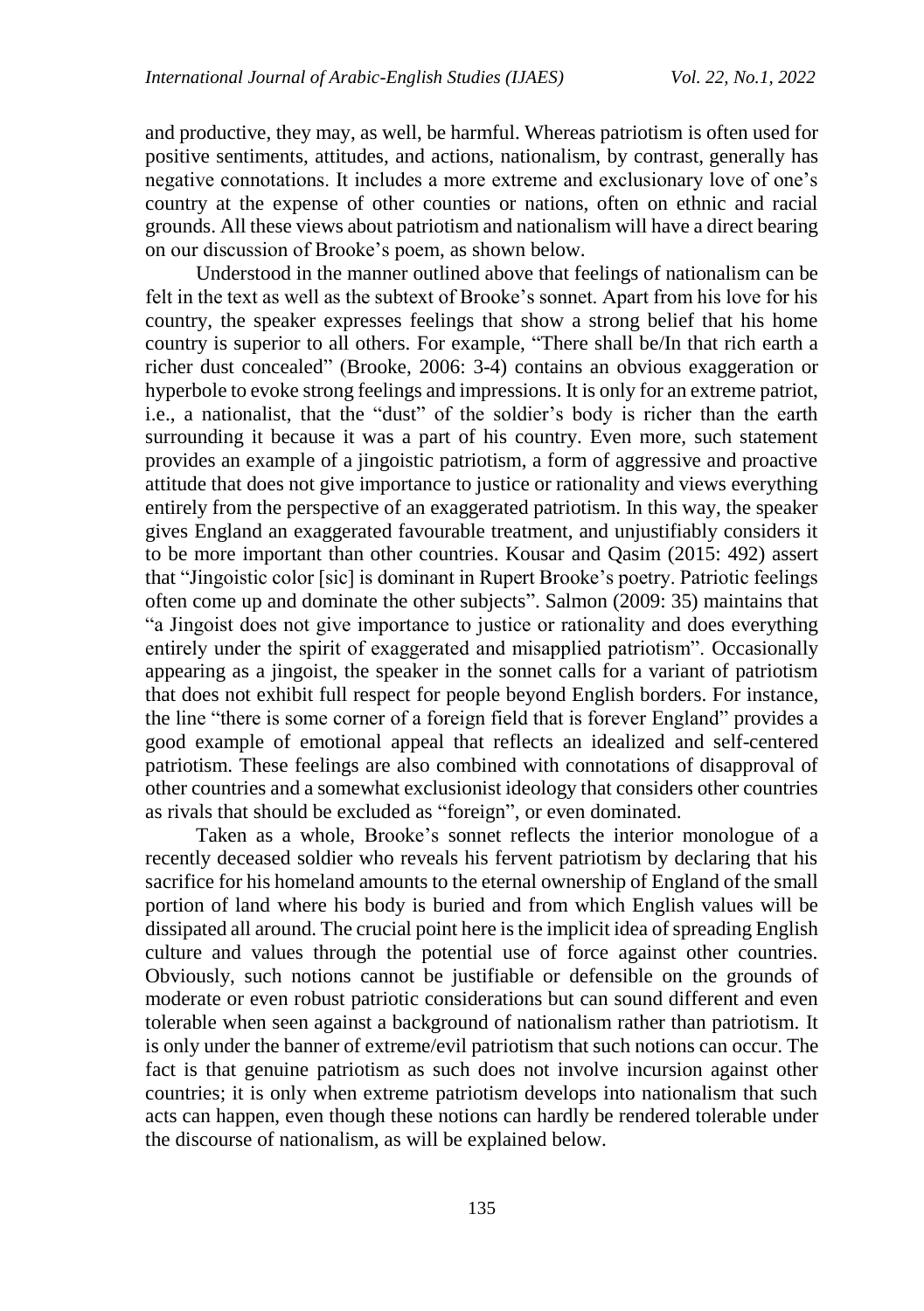Though "The Soldier" falls generally within the language of patriotic discourse, nationalistic discourse underlies the poem, highlighting the supremacy of the nation and the absolute priority of its interest and values. In one sense at least, the speaker is subtly seeking power in order to unite and rally the English nation in its confrontation with other nations. Thus, the poet is asserting the interests of his own nation and downgrading the public interests of other nations. Reading the poem against the background of Brooke's attitude to the Germans, we find that after a period of genuine friendship with some German acquaintances, Brooke turned against his German friends after World War I broke out. In his biography of Rupert Brooke, Stinger (1948/1972: 74) recounts that on January 11, 1911, Brooke wrote that "he was just off to Germany, for the rest of his life. That was before the First World War threw him and his countrymen into an abyss of hatred and clouded his admiration for German friends". Apparently, it was the war that caused this shift in Brooke's attitude towards Germany and eventually led him to view the relations between Britain and Germany as those between two opposing nations whose national interests were hostile and conflicting. Stinger also mentions that Brooke "shivered at the thought of a prolonged stay on the Continent. … In 1907, he had written that he would never go abroad again. He had no love for foreigners. The English, he admired, 'are the only race who [sic] are ever clean and straight and beautiful'" (Stinger, 1948/1972:106). Brooke's words and particularly the word "foreigners" seem to have been echoed in his sonnet: "some corner of a *foreign* field" (Brooke 2006: 2; italics mine). Overall, Brooke's sonnet and his letters clearly demonstrate that his anti-German attitude is not patriotic as much as it is nationalistic, expressing aggressive rather than defensive sentiments and showing feelings of rivalry and even hostility towards another nation.

Consequently, the traditional idea of Brooke's "The Soldier" as merely an idealized and romanticized picture of war may be in need for reconsideration. The underlying nationalistic sentiments can be taken as appropriate grounds to redefine Brooke's sonnet as a war poem. The sonnet embodies, besides its outward patriotism, a penetrating feeling of nationalism, a kind of excessive, aggressive patriotism which crops up when patriotism gets out of hand and becomes exclusionary, isolationistic, and [chauvinisti](https://www.dictionary.com/browse/chauvinist)c. Such extreme nationalism tends to promote vigilant preparedness for war and an aggressive foreign policy. In other words, the poem is not merely a patriot's assertion of Brooke's love for his homeland but also a statement of his view of the relationship between his country and other countries with which it was presumably at war and in dire rivalry. In fact, it is not only the military side of war that the poem is dealing with but the political dimension as well, a theme that leads to a brief discussion of colonialist/imperialist connotations in the poem.

In addition to its outward patriotic text and its nationalistic subtext, "The Soldier" has its colonialist/imperialist overtones. The leader of postcolonial theory, Edward Said (1993) views imperialism as a discourse of domination where the colonizers are in a position to impose their culture on foreign countries since they consider themselves superior and the rest inferior. Said distinguishes between imperialism and colonialism by stating: "Imperialism involves the practice, the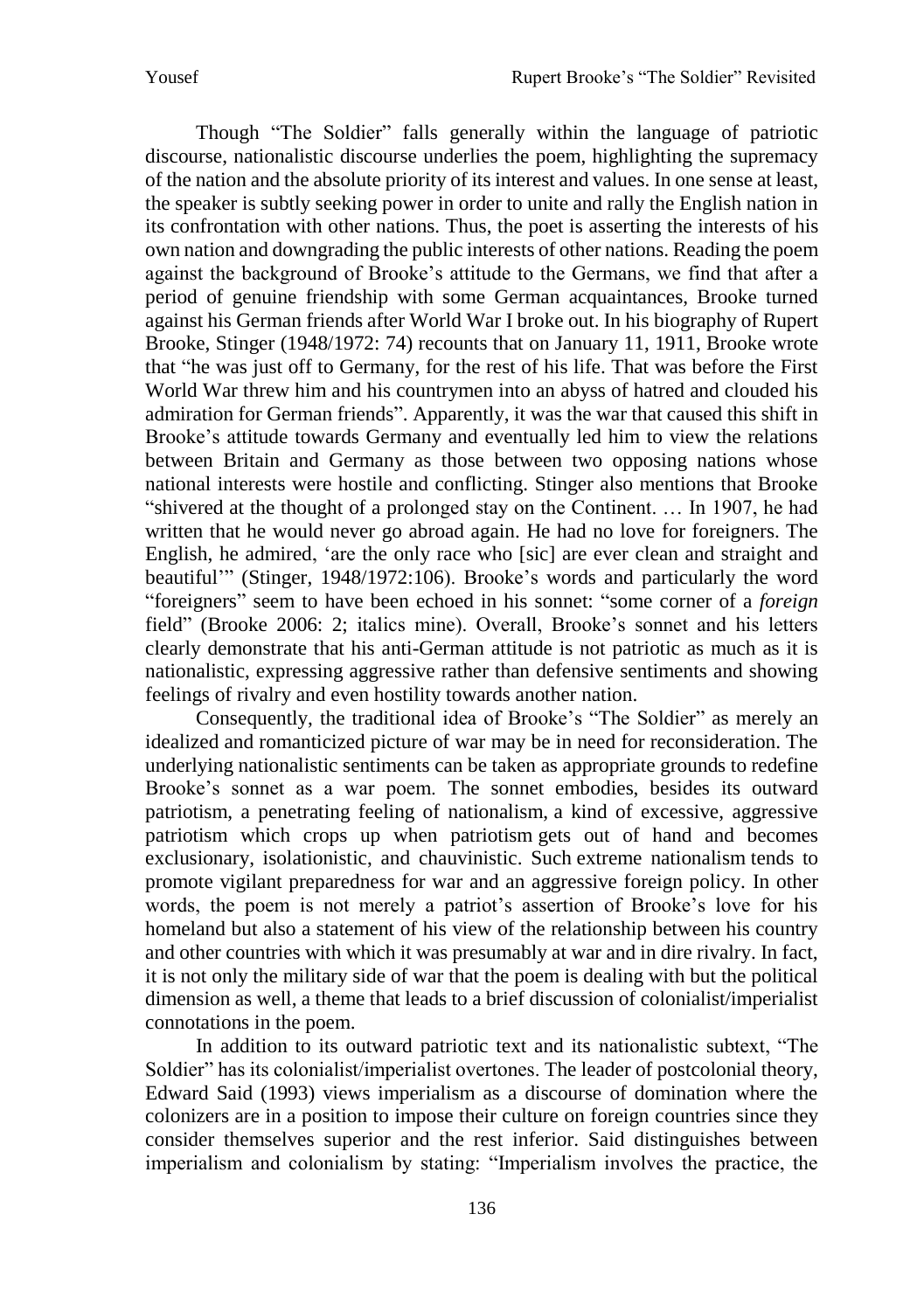theory and the attitudes of a dominating metropolitan center ruling a distant territory, while colonialism refers to the implanting of settlements on a distant territory" (Said, 1993:8). Fanon (1963), on the other hand, drew attention to colonization as being not merely a matter of political domination and economic exploitation but more as a system of exerting power by depicting the colonized as inferior and immature in comparison with the superior and civilized colonizer.

In its postcolonial context, imperialism also includes the questions of power, marginalization, and subjugation as a direct impact of colonization. This theme has been extensively dealt with by Said (1978) who, as Yousef (2019: 72), points out, emphasized the "fixed binary oppositions particularly of the social relations between the imperial center and the colonial periphery". Additionally, imperialism is concerned with the way some countries assigned themselves a "civilizing mission" that they thought gave them the right to colonize what they considered as other inferior and less civilized peoples. As Pomeranz (2005:35) notes: "The groups most closely tied to historic imperial centers often made their alleged cultural superiority a justification for empire". Though "civilizing" remained a vague and contested concept, most nineteenth- and twentieth-century empires invoked this rationale to justify their rule over what they labelled uncivilized societies. Brooke's poem reflects the colonial discourse of an empire trying to wield political authority over other countries. When "The Soldier" was written, the bodies of British servicemen were buried nearby where they had died. The reference to "foreign fields" shows Brooke portraying these burial places as representing a part of the world "that will be forever England", a clear indication of imperial and colonial leanings that underlie the poem and a symbol of what the persona sees as a "rich soil" containing the soul of glorious men who died for their country. This means that if English soldiers are to die in a land other than England, the soil will be made better because there would now be a piece of England within it. Originally published as "The Recruit", this Petrarchan sonnet has occasionally been seen by some contemporaneous critics and reviewers as a propaganda poem trying to urge young English men to join the war by expressing the idea that it is honourable and glorious to die for one's country.

Before proceeding any further into the discussion of the poem, it is necessary to define the relationship between nationalism and imperialism insofar as this will reflect on our discussion. Imperialism is closely related to nationalism; indeed, nationalism is an important element in the conception of imperialism, providing a motive force for imperialist domination. As Li (2014: 683-684) explains, nationalism: "plays an essential role in shaping people's ideas, national identity, perceptions, and international relations". Scholars have debated the question of how national identities had been shaped under the impact of imperialism and colonialism in the late  $19<sup>th</sup>$  and early 20th centuries. For Hobson (1902:91), imperialism was a product of capitalism and nationalism. Hobson defined imperialism as "the endeavor of the great controllers of industry to broaden the channel for the flow of their surplus wealth by seeking foreign markets and foreign investments to take off the goods and capital they cannot sell or use". Hobson uses the term "colonialism" to refer to the transformation of nationalism into a general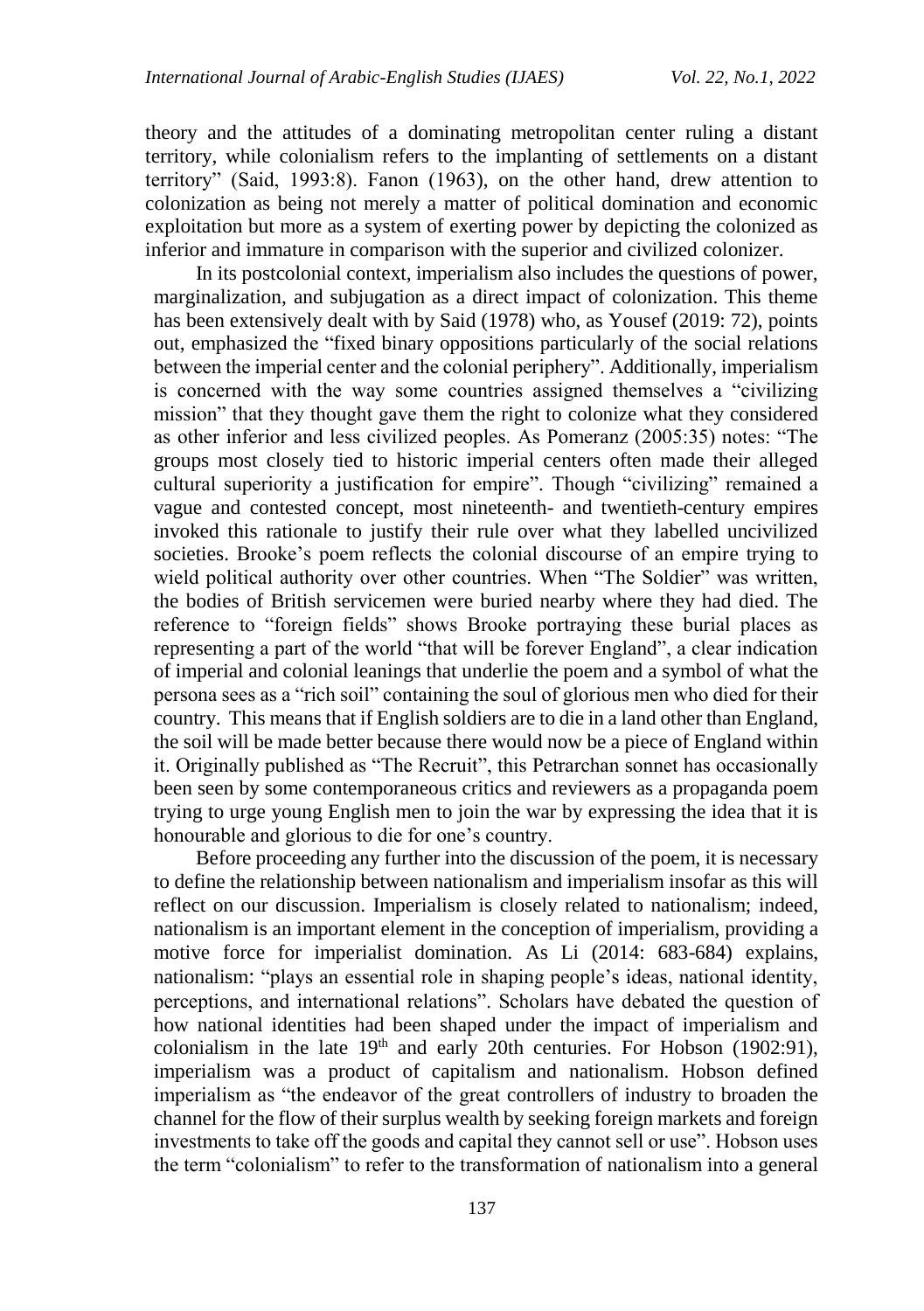tendency of states to expand beyond their national boundaries. He says: "Colonialism in its best sense, is a natural flow of nationality, its test is the power of colonists to transplant the civilisation they represent to the new natural and social environment in which they find themselves" (Hobson: 91).

An extreme case of nationalism is when a person and/or country feel a strong desire for dominance over other countries. As a result, imperialism materializes when a nation forcefully expands and takes over other nations, subjugates them and absorbs them into its empire.

In short, as nationalism is an extreme patriotism, imperialism is an extreme nationalism. Actually, "The Soldier" was written amidst a period which witnessed a fervid movement toward nationalism and imperialism. The rise of nationalism led nations to absorb the near or distant territory of other peoples, a move that marked the passage from nationalism to colonialism and imperialism (Hobson: 4). A careful scrutiny of "The Soldier" reveals that both nationalistic and imperialistic sentiments are closely linked and form two basic layers of the poem's political discourse as illustrated below.

An essential issue regarding imperialism is whether it was harmful or beneficial. The anti-imperialism historian, Hobson (1902) criticizes imperialism for its expansionist policy abroad for economic purposes to satisfy the needs of the capitalists. He also asserts that imperialism may benefit only a small favoured group but never the colonized nation as a whole. Pointing out some of the flaws which the imperial system brought about, Hobson states that the system was not improving the colonies' quality of life, but instead was exploiting their wealth (Hobson, 1902:2). On the other hand, the well-known British historian, Ferguson (2008) argues that the British Empire was a force for good. Though Ferguson admits that imperialism had its "triumphs, deceits, decencies, kindnesses, cruelties and all", he opinionates that the British Empire spread civilization around the world; even more, he wanted the Americans to perform the civilising mission which he claims the British Empire carried out in its heyday. Nevertheless, because it always involves the use of power, whether military, economic or some subtler form, imperialism has often been considered morally reprehensible, and the term is frequently employed to denounce it as a means of forceful expansion. Brooke's poem seems to revolve around the notion that war can serve the interests of the empire. Like many other war poets of World War I, Brooke welcomed the war as clearly evidenced by "The Soldier". The poem portrays an idealistic picture of war and the feelings of pride and love of a young soldier for a particular English landscape and culture that culminate in the belief of sacrifice in battle for a just cause as the most desirable way to die. However, this ostensible aim cannot hide the imperial lining of the poem. The sonnet as a whole display many of the masculine traits of pre-World-War-I era such as imperialism, nationalism, self-effacement, glory, and the willingness to die for the sake of the homeland. It is also noticeable that the poem does not focus on the horrors of death; in fact, death is turned into a victory because with their death, the soldiers will conquer another piece of land for the British Empire.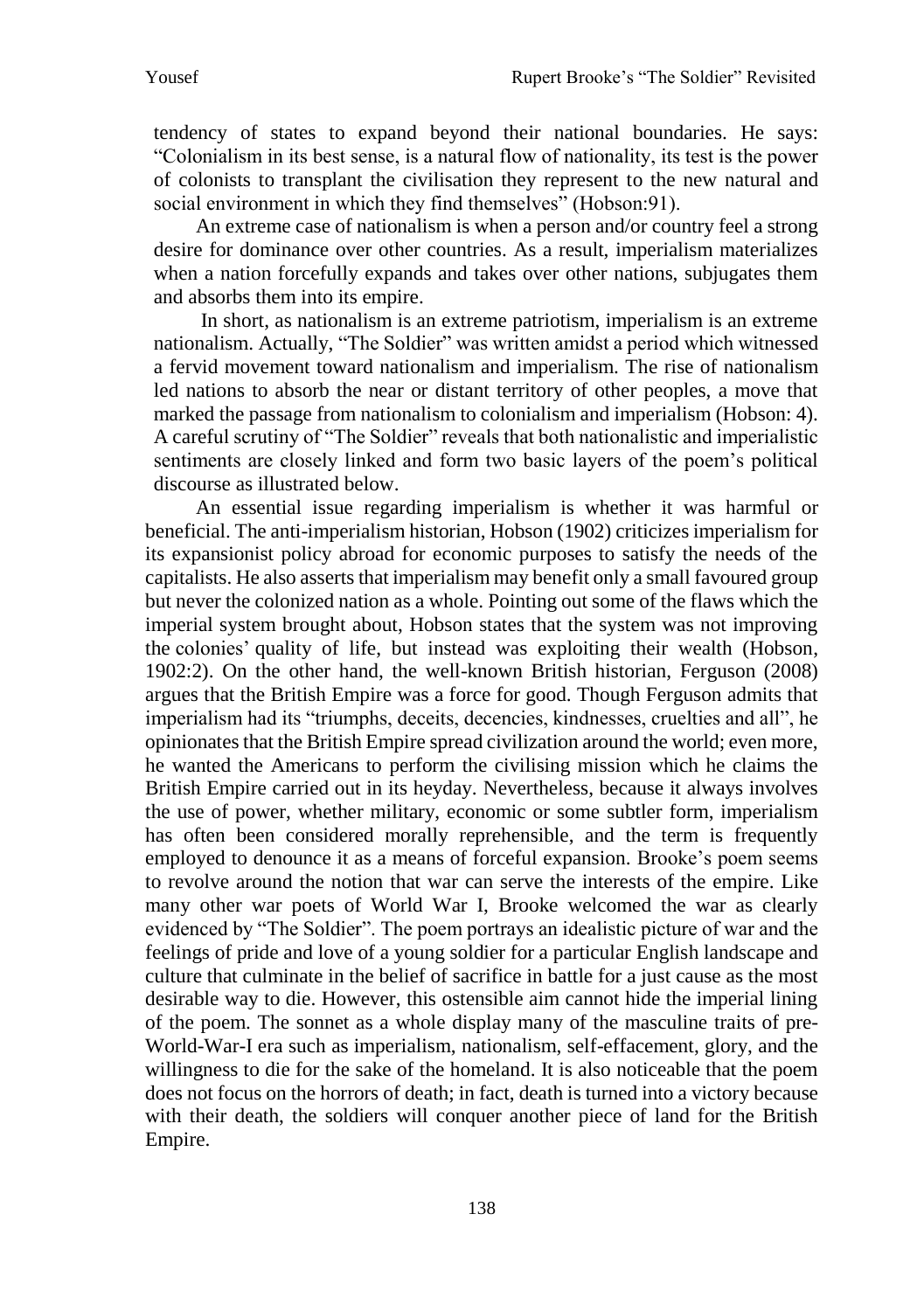By and large, English imperial literature, as well known, falls mainly into two different camps that reflected the different attitudes of the time. The first camp, represented by such writers as Rudyard Kipling, thought that it was the Empire's obligation to expand its borders to improve the quality of life in the world. The other camp, represented by such literary figures as E. M. Forster, believed that the Empire's goal of improving the world was a facade meant to mask the exploitation of the Empire's foreign citizens. Brooke's poem appears to have a clear propensity towards the first camp. The speaker is implying that he has no evil intentions and all he aspires to do is to bring "Englishness" to other less civilized non-English peoples. Seen from a postcolonial perspective, this claim can be considered an indicator of the imperialist and colonialist nature of the poem. We cannot say that Brooke does not attempt to appropriate and colonize the area of land in which his corpse will be buried, for according to him, that piece of land in which he dies will be "forever England". Viewed against these geopolitical and cultural backgrounds, "The Soldier" can be seen as a reflection of a certain English and European public opinion that created a pro-imperialist mood that contributed to the worsening of relations among the great powers prior to the 1914-1918 World War. In fact, strong and effective colonial pressure groups across Europe pushed for colonialist and imperialist expansion. European expansion beyond national borders was often justified by the idea of the so-called "civilizing mission". This concept, as explained above, also served as a powerful ideological framework to proclaim not only European technical and military superiority, but also cultural dominance. Consequently, the powerful colonizing countries often tried to spread their culture and values to the less powerful countries to the detriment of local cultures, a theme that clearly underlies the main thrust of Brooke's poem.

Some previous studies have seen Brooke's poems as reflecting imperial connotations, if not obvious tendencies. For instance, Silkin (1972: 67; qtd. in Bloom, 2003:42) asserts that "Brooke's sonnets are 'war poems' —'The Soldier,' especially—in the sense that they are vehicles for imperialist attitudes". From my own perspective, Brooke's poem seems to maintain a sense of ambiguity about its potential imperialist tendencies, and only a careful reading would unravel such tendencies. Apparently, the poem appears to be about sacrifice for the sake of England, but on a deeper level, it turns out to be a poem with imperialist inclinations. The speaker feels it is his destiny to go away and fight in order to rule and civilize other people: "And think, this heart, all evil shed away,/ A pulse in the eternal mind, no less,/ Gives somewhere back the thoughts by England given" (9- 11 ). The speaker's words imply that he is working for a higher power that can spread civilization to other dominions. In addition, the exaggerated sense of selfimportance that the poem displays has been noted by Kahn (1972:103), who pointedly writes: "It ['The Soldier'] is an egotistical sonnet, yet British in its arrogance [sic]". The concluding lines of the poem also describe England as the ideal place of happiness, laughter, tenderness, and "hearts at peace", a description that savors not only of a sense of superiority but also helps create the traditional imperial notion of a "civilizing mission" as mentioned above. Moreover, the sky that the soldier's corpse will be buried underneath is depicted as "an English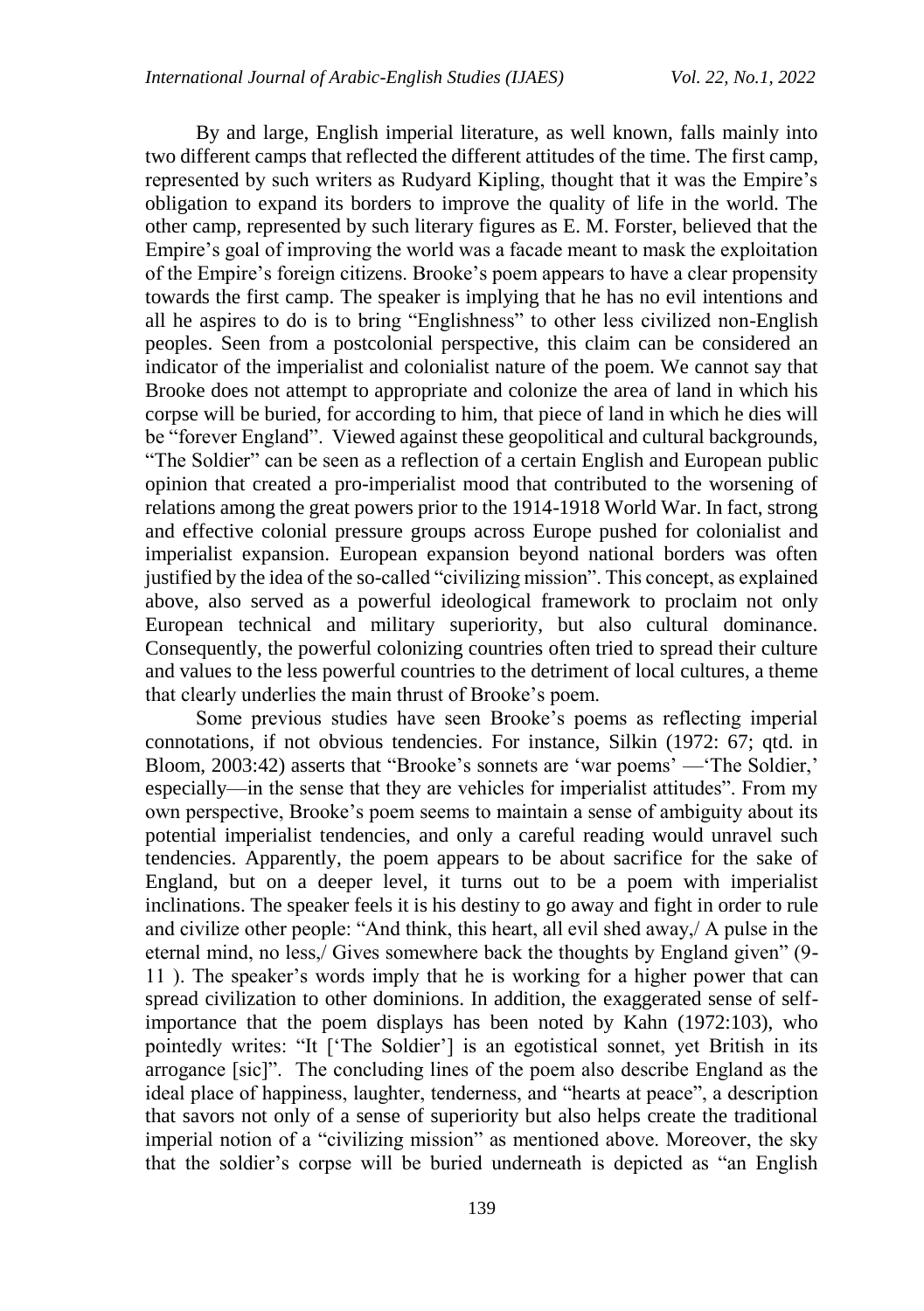heaven", an image that connotes a feeling of the superiority of English culture and lifestyle that ordinarily characterizes the relationship between the colonizer and the colonized as earlier explained. Above all, the poet's understated and subtly insinuated tendency to transfer English culture to other "foreign" parts of the world cannot be denied.

Finally, the poem's apparent self-centered, egoistic, and self-assertive attitude reflects an insinuated imperial mentality that looks down upon the political systems of other peoples and their ways of life. Early in the poem, the soldier is apparently fascinated by his superiority over the natives and by his ability to dominate other nations by making their land part of "some corner of a foreign field /That is forever England" (Brooke, 2006:2-3). Such assertion is characteristic not only of patriotism and nationalism discourses as explained above but quite possibly of an imperialist discourse to which it is closely related. It can be argued, therefore, that the speaker's dominant and domineering attitude and the poem's depiction of England as an exceptionally civilized and cultured place inevitably imply a downplayed intention of imposing English culture and civilization on other counties. Speculating on his future after his death, the soldier claims that his demise will mean that there is a piece of England in that foreign country which will transport English civilization and culture to a foreign country (Brooke, 9-11). All this leads us to conclude that as a writer, Brooke seems to have been indirectly encouraging the British government to pursue its policies of territorial expansion and cultural colonization, an implied gesture that would have been highly appreciated by both English government and church at the time.

## **4. Conclusion**

The above discussion has shown that in addition to its traditional patriotism, Brooke's sonnet "The Soldier" contains nationalistic and colonialist/imperialist attitudes. They all overlap and are intricately entwined, and a subtle and complex combination of these three main constituents produces the multilayered text of the poem. Under careful scrutiny, Brooke's most famed sonnet reveals a multifaceted and a multilayered work that can be approached from a multiplicity of perspectives particularly when enlightened by recent developments in moral, philosophical, political and literary theories. By making reference to the biographical studies of the poet and to his war correspondence in particular, a more representative reading of the poem can be achieved which can be utilized to avoid the previous reductive and restrictive approaches which have tended to ignore such crucial sources when addressing the theme of patriotism that outwardly characterizes this work. Given the interpretations that occur in much of the previous critical studies, Brooke's poem merits reconsideration. The sonnet depicts not merely a romanticized and idealized picture of war as most previous studied represented it, but an all-round view that portrays war from its national, cultural, and colonial/imperial perspectives.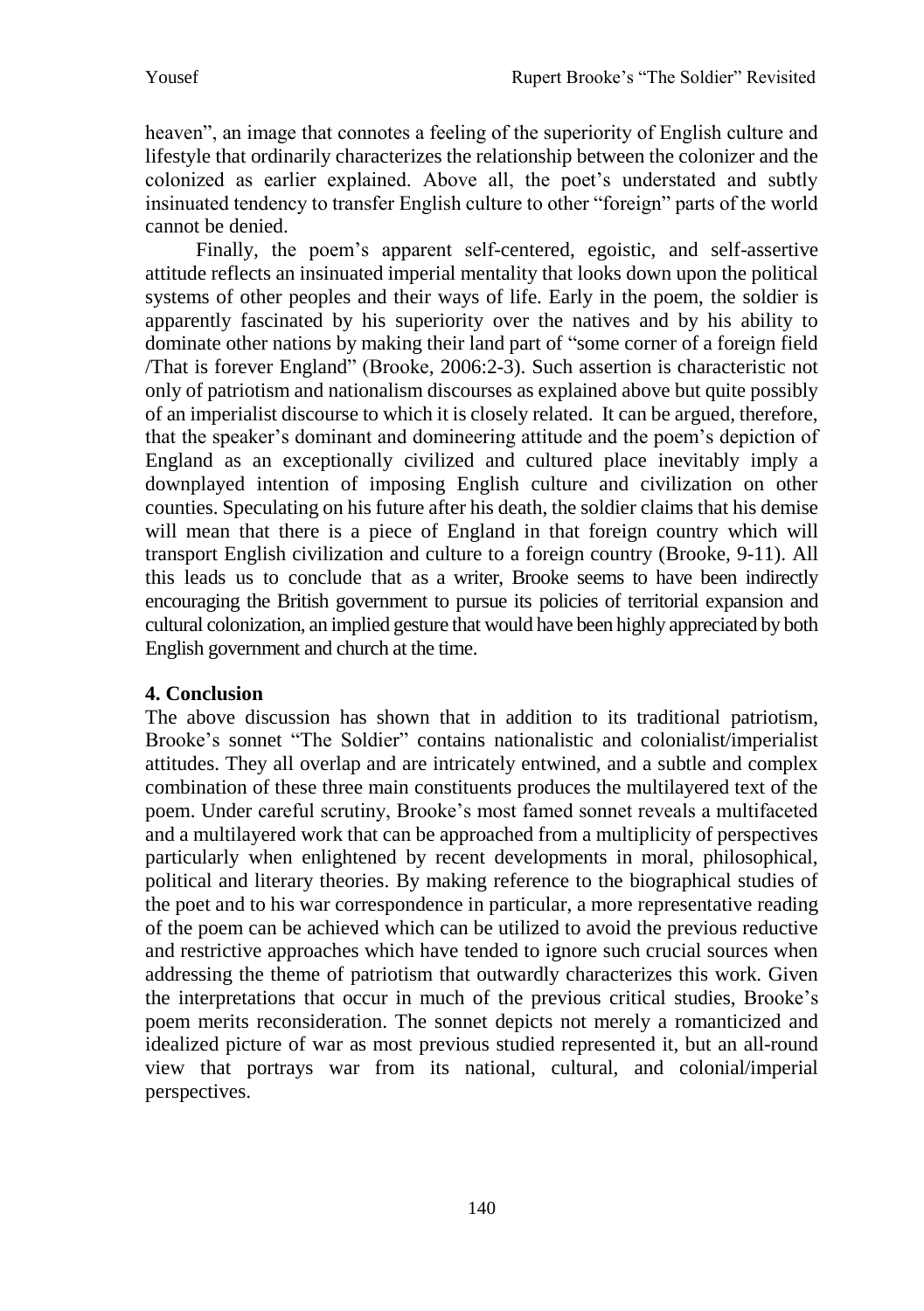**Acknowledgements**: The author is grateful to the Middle East University, Amman, Jordan for the financial support granted to cover the publication fee of this research article.

Nisreen T. Yousef Department of English Language and Literature Middle East University Amman, Jordan ORCID Number: 0000-0002-1718-8674 Email: [ntyousef@meu.edu.jo](mailto:Email:%20ntyousef@meu.edu.jo)

### **References:**

- **Anderson, Benedict.** (1991). *Imagined communities: Reflections on the origin and spread of nationalism*. London: Verso.
- **Bloom, Harold**. (2003)*. Poets of world war I: Rupert Brooke and Siegfried Sassoon*. New York: Chelsea House Publishers.
- **Brooke, Rupert**. (2006). 'The Soldier'. In Stephen Greenblatt and M. H. Abrams (eds.), *Norton Anthology of English Literature*, 1955-1956. Eighth edition. New York and London: Norton.
- **Fanon, Frantz**. (1963). *The wretched of the earth*. Trans. Constance Farrington. New York: Grove Weidenfeld.
- **Ferguson, Niall**. (2003). *Empire: How Britain made the modern world*. Penguin Group.
- **Garner, Renaud-Philippe**. (2019). *An analysis and defence of patriotism and the social self*. University of Toronto
- **Gilbert, H. and Joanne Tompkins.** (1996). *Post-colonial drama: Theory, practice, politics*. London: Routledge
- **Hassall, Christopher**. (1964). *Rupert Brooke: A biography.* London: Faber and Faber.
- **Hobson, John**. (1902). *Imperialism: A study*. New York: Hames Pott and Company.
- **Kahn, Sara Elizabeth**. (1972). A critical evaluation of the poetry of Rupert Brooke. Unpublished MA thesis, Lehigh University, Bethlehem, Pennsylvania, USA.
- **Kedourie, Elie**, (Ed.). (1970). *Nationalism in Asia and Africa*. Place of publication? Frank Cass & Co.
- **Kohn, Hans**. (1946). *The idea of nationalism*. New York: MacMillan and Co. **Kousar, Rehana and Khamsa Qasim**. (2015). 'War poetry and politics of